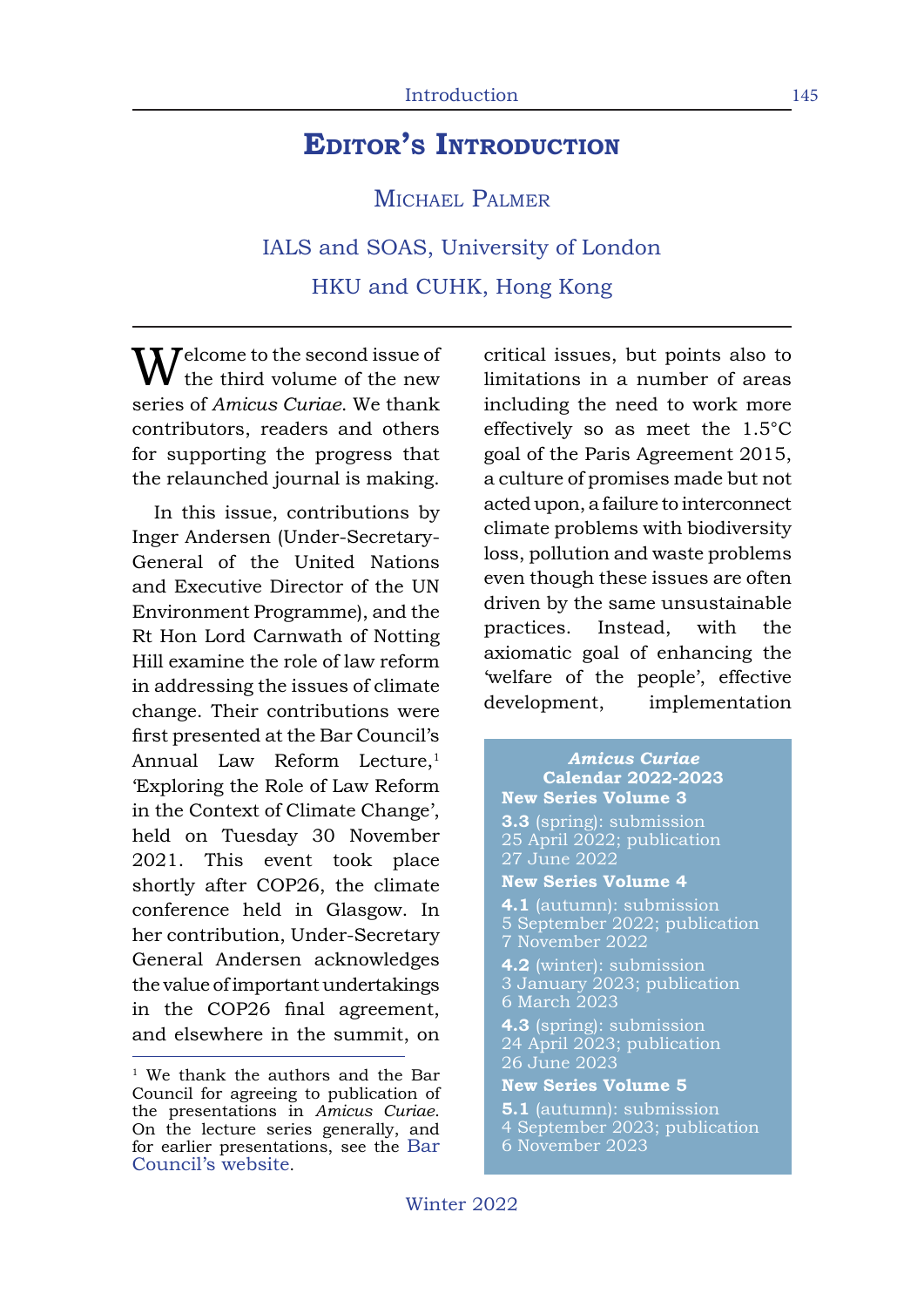and enforcement of domestic and international legal reforms promoting the environmental rule of law are needed in a range of areas. These include, but are not limited to taxation, company regulation, securities, trade commerce, energy, use and planning of land and transportation—'you name virtually any law, and countries likely need to climate-proof it'. And in the climate-proofing process, international co-operation and co-ordination, as well as greater social responsibility by a wide range of actors and institutions, are essential.

Lord Carnwath, in his contribution, examines the manner in which the law has in fact been drawn on in response to the challenges of climate change, both before and after the Paris Agreement 2015. He observes that legal responses have been varied, but one common theme has been the impact of campaigning groups across many jurisdictions. He highlights important recent (and sometimes still ongoing) cases especially—but not exclusively in the USA and in Europe. Taken together, these show the growing willingness of the courts to rule against government and business when they fail to implement effective policies and practices that would otherwise counteract climate change and promote environmental welfare. But while such positive experiences show that the courts can and should fill important gaps, Lord Carnwath also concludes that judicial action alone is insufficient. Initiatives which offer specialized legislation for reform in the context of climate change, and that contribute a coherent framework for the enforcement of climate obligations, are also essential. He points to the importance of the UK's Climate Change Act 2008, the 2021 World Bank's Reference Guide to Climate Change Framework Legislation, and the European Union's (EU) 2021 Climate Law. It might be added here that reforms in the People's Republic of China (PRC) will also be crucial, as its energy sector is heavily dependent on fossil fuels and it is the largest emitter of carbon dioxide. The PRC aspires to 'carbon neutral' by 2060 even though its emissions are still rising, and its enforcement of law a long-standing problem.

In addition, four contributions to the issue comprise the second of two special sections which feature in this and in the previous issue (3-1) of the journal, guest edited by Professor Carl Stychin, and addressing questions of 'Law, Public Policy and the Covid Crisis'. Based on a series of IALS remote seminars held in the academic year 2020–2021, the essays that have been contributed to this collection offer important analysis of various aspects of the impact of Covid-19. Professor Stychin's introduction contextualizes the second special section in the emerging discourses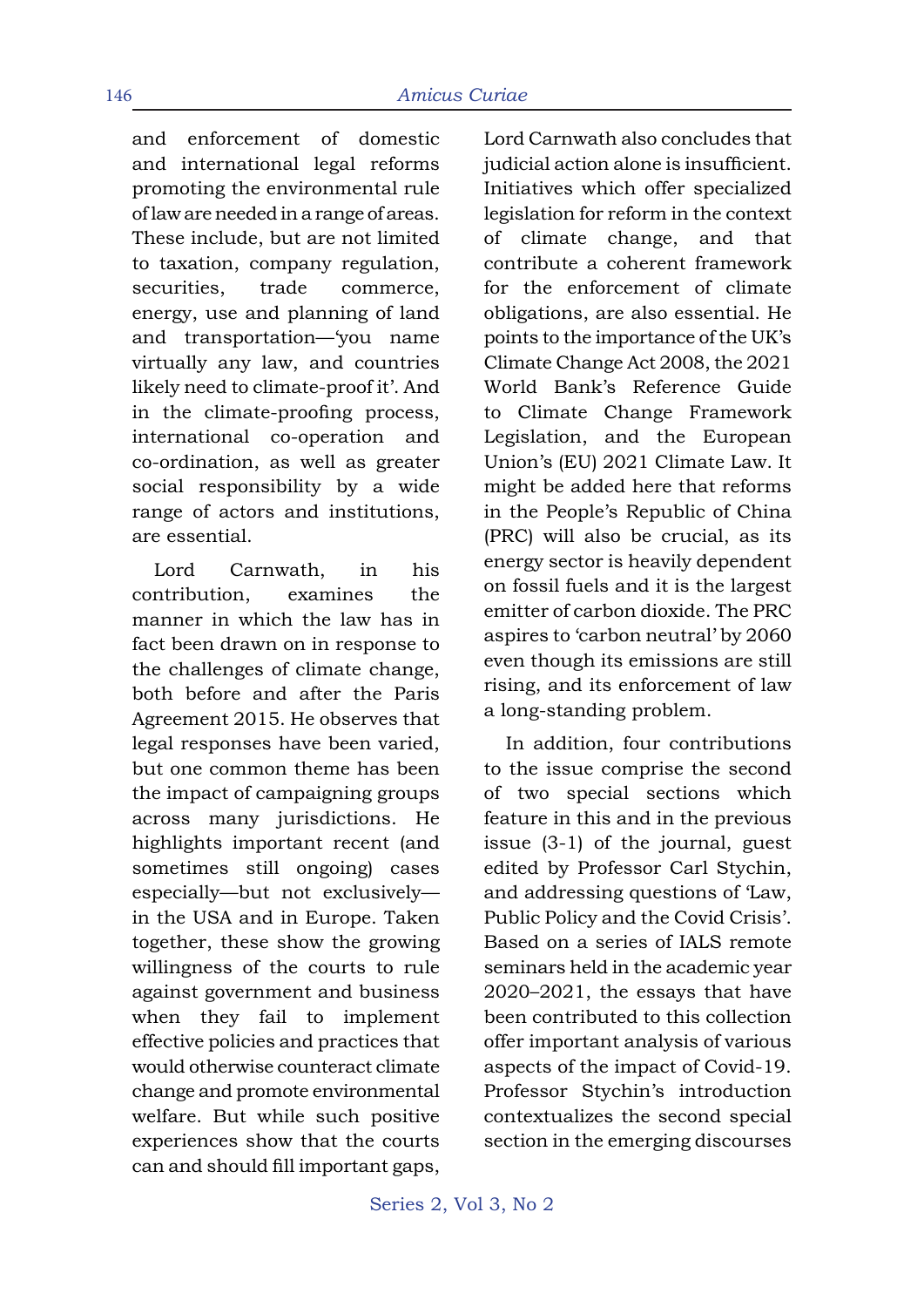on the nature of the legal changes often made in response to the pandemic, and broader issues such as social justice and the debate about the use of public health for purposes of (sometimes manifest, sometimes latent) enhanced state control at the expense of individual liberties. The essays in this section show that the assertion that Covid-19 is a universal experience is not plausible, Rather, through the contributions' analysis of issues of population movements, gender and cultural dimensions of death respectively, it has a disproportionate and discriminatory impact on the lives of many people around the world.

Justice Anthony J Besanko's contributed essay 'Legal Unreasonableness After *Li*—A Place for Proportionality' considers the issue of substantive legal unreasonableness in the context of administrative law, especially judicial review of the exercise of an administrative discretionary power, following the 2013 case *Minister for Immigration and Citizenship v Li*. In this case the High Court of Australia expanded the ground of legal unreasonableness beyond Lord Greene's *Wednesbury* unreasonableness when assessing the exercise of an administrative discretionary power, so that 'if reduced to a single question, it is now whether, both as to outcome and process, a reasonable decisionmaker could reach the decision under challenge, or could reach the decision under challenge by the process adopted'. Justice Besanko concludes that the concept of proportionality 'has a role to play in the judicial review of the exercise of administrative discretionary powers in circumstances where, because of the nature of the power and the circumstances of the case, means and ends are at the forefront of the analysis. In such cases, it may provide a ready explanation of the reason the exercise of power is legally unreasonable'.

In his essay, 'What is the Role of a Legal Academic? A Response to Lord Burrows', Professor Geoffrey Samuel examines and challenges the arguments recently put forward by Lord Burrows that academics and judges (and other legal professionals) should play a complementary role, and that this role is being undermined by a trend in legal studies scholarship away from distinctively practical and doctrinal issues towards approaches more informed by 'deep theory' and interdisciplinarity. Without seeking to detract from the value of doctrinal analysis, Professor Samuel questions any characterization of the role of legal academics as one in which scholars of law function primarily as servants of legal practice in its various forms. Such a depiction is particularly problematic when legal scholars are expected to advance knowledge about law more generally by meeting the needs of 'good research, adequate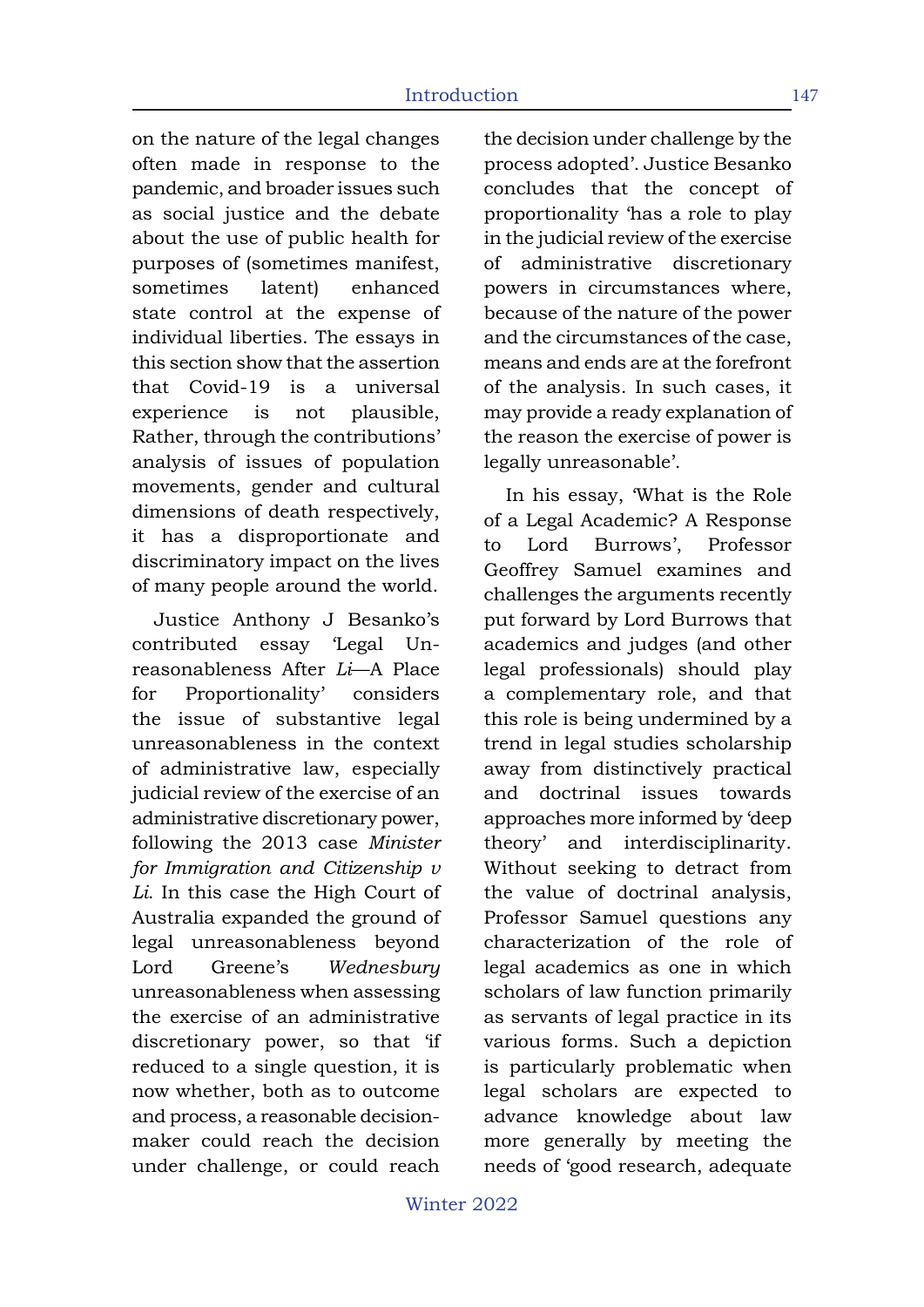methodologies and epistemological sensitivity' in their academic work. The essay also argues for both a better understanding of the place of theory (especially 'grand theory') in legal scholarship, and greater recognition of the fact that doctrinal law is infused by theory (albeit often implicitly so). For Professor Samuel, doctrinal methodology contains an important diversity that tends to be overlooked even by doctrinalists themselves. A more fruitful approach which could be developed lies in examination of the relationship between the 'reasoning strategies and techniques used by judges and the methods and schemes of intelligibility employed by those working in other social science and humanities disciplines'.

In his contribution, 'Possible Solutions for Protectionist Anti-Dumping Procedures', Dr Abdulkadir Yilmazcan examines international trade negotiations on anti-dumping. These began some two decades or so ago, but the three main groups involved have different interests and take different positions in the Anti-Dumping Agreement negotiations, hindering progress towards a comprehensive agreement. The first group, Friends of Anti-dumping Negotiations, consists of several World Trade Organization members pushing for more transparency, due process and clearer rules. Another group consists of developed countries, such as the USA, and aims to maintain existing rules. A third group, comprising PRC, Egypt and India, calls for developing country concerns to be taken into consideration in revisions to the Anti-Dumping Agreement. PRC has submitted relatively few proposals, although it is the most affected member as it is the top anti-dumping target. In addition, the EU, Canada and Australia agree on the need for reform but have difficulty in amending their domestic laws. The author takes a pessimistic view of the prospects for successful reform, but suggests that prioritizing procedural issues over substantive questions, thereby enhancing procedural justice in anti-dumping processes, may be the best way forward.

In the contribution by Professor Christopher Waters, entitled 'The Role of Border Cities in International Law', and based on his presentation at the Institute of Advanced Legal Studies Director's Seminar Series on 4 November 2021, two fields of study are brought together, namely: cities as actors in international law and international boundaries. This analytical melding provides the basis for examining the place of border cities in international law and diplomacy, with the urban borderland straddling the Canada– United States border of Windsor, Ontario, and Detroit, Michigan, as a case study. The author points to the fact that cities have become important in respect of a number of legal issues often not anticipated in constitutions or municipal